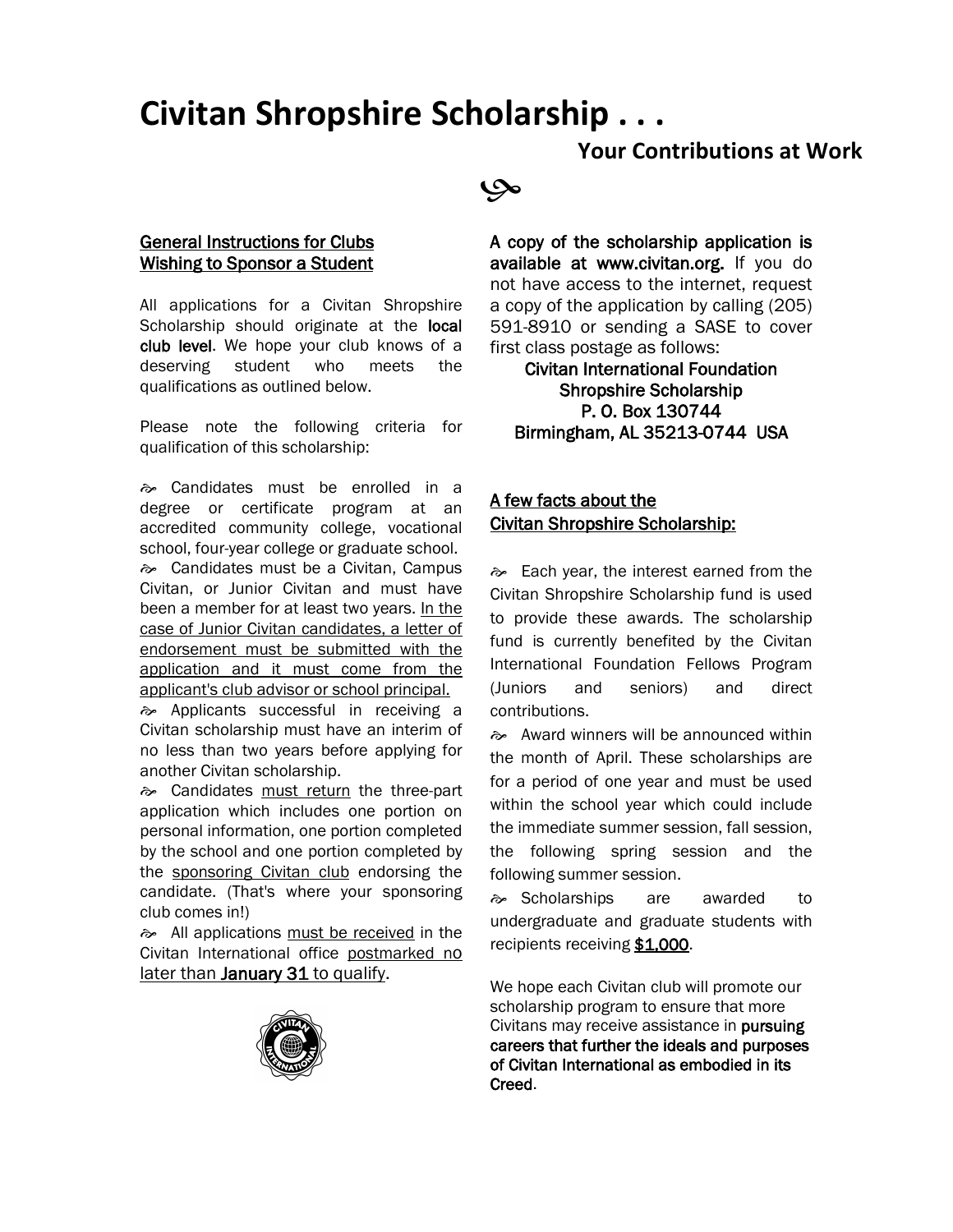

## The Civitan International Foundation

# **Civitan Shropshire Scholarship**

Dr. Courtney W. Shropshire was the founder and first President of Civitan International. Following his death in 1965, the Civitan International Foundation established the Dr. Courtney W. Shropshire Scholarship Program in his honor. Contributions to the Fellows Programs enhance the scholarship fund and allow additional scholarships to be awarded annually. All contributions received are invested in sound securities and only the earnings are used for scholarships.

Scholarships are awarded to students enrolled in undergraduate or graduate studies. The \$1,000 award is to be used only for tuition, room, books, laboratory fees and academic supplies. Scholarships will be paid directly to the institution of the recipient's choice and must be used within one year.

## **Eligibility**

Candidates must be a Civitan, Campus Civitan or Junior Civitan and must have been a member for at least two years. If you have been successful in receiving this scholarship, please note that you must wait a minimum of two years before applying again.

Scholarships are awarded to students pursuing careers which help further the ideals and purposes of Civitan International as embodied in its *Creed*. Candidates must be enrolled in a degree or certificate program at an accredited community college, vocational school, four-year college or graduate school. If a candidate is not pursuing graduate studies, full-time enrollment is required.

The scholarship selection committee has established the following criteria for awarding points when judging the various aspects of the application. The decisions of the scholarship committee are final and not subject to review.

- Academic Record (15 points)
- Professional Objectives (10 points)
- Civitan involvement (30 points)
- Community/School – service activities (30 points)

• Financial need (15 points)

## **How to Apply (A Completion Checklist)**

 The complete application consists of three parts. A candidate desiring to apply for a scholarship should obtain an application form on-line at www.civitan.org.

### Part 1 - Student Application

This application is to be completed by the candidate. It requires **complete** information concerning the individual's academic record, financial needs and other considered factors.

#### Part 2 - School Application

This application is to be submitted to the Dean of Admissions (if the student is a prospective graduate or transfer student) or the Academic Dean (if the student is currently enrolled). If the applicant is a high school senior, the high school counselor or principal should complete the form.

#### Part 3 - Civitan Club Sponsorship

Each candidate must be sponsored by a senior Civitan club. Parts 1 and 2 of the application should be completed and in-hand when arranging an interview with the sponsoring Civitan club. Civitans play an important role in helping to select recipients. Not only does the sponsoring club review the application, but a club representative conducts the interview.

 All three parts of the completed application must be postmarked by January 31. Scholarship recipients will be announced in April.

 You may submit your application by e-mail, however, you must include a scanned copy of your financial taxation form(s). Applications will NOT be considered unless all portions of the application are completed and the tax forms are provided.

> Applications should be submitted to: Civitan International, P.O. Box 130744, Birmingham, AL 35213-0744 U.S.A. civitan@civitan.org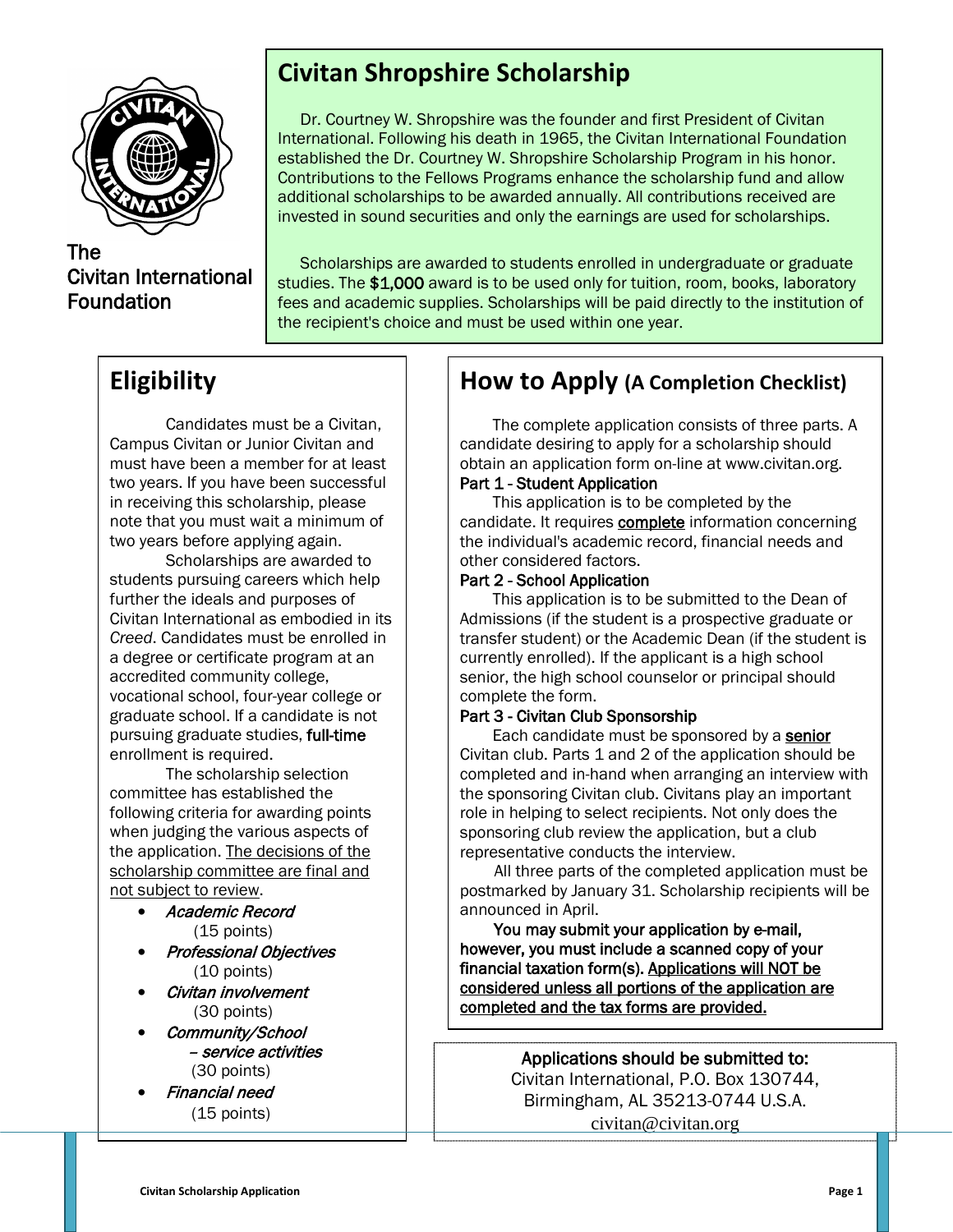# **2013-14 Application Civitan Shropshire Scholarship**

#### ٦ Candidate Application

Deadline - Postmark January 31

If you are chosen as a scholarship recipient, monies must be used within one year. Please indicate the month and year in which you will be using your scholarship to assist in the payment of educational expenses.

|         | through ______<br>Month and Year<br>Month and Year                                                                                                                                                     |
|---------|--------------------------------------------------------------------------------------------------------------------------------------------------------------------------------------------------------|
|         | What will be your classification? $\Box$ Freshman $\Box$ Sophomore $\Box$ Junior $\Box$ Senior $\Box$ Graduate<br>(full-time not required)                                                             |
|         |                                                                                                                                                                                                        |
|         | School/College/University, Full Address (if unknown at time, you may list more than one)<br>at: ____ __                                                                                                |
|         |                                                                                                                                                                                                        |
| ı.      | <b>Personal Data</b>                                                                                                                                                                                   |
| 1.      | Name: $\Box$ Mr. $\Box$ Ms. $\Box$ Mrs.<br>Last, First, Middle Init.                                                                                                                                   |
|         | <u> 1980 - Johann Barn, mars ann an t-Amhain an t-Amhain ann an t-Amhain an t-Amhain an t-Amhain an t-Amhain an t-</u><br>Home Telephone # (____)________<br>2. Address: _<br><b>Number and Street</b> |
| З.      | $\frac{1}{\text{Country}}$<br>City<br>State/Province<br>Country<br>Postal/Zip Code                                                                                                                     |
|         | 4. Email address: ______                                                                                                                                                                               |
| 5.      |                                                                                                                                                                                                        |
| 6.      | <b>Marital Status</b><br>$\Box$ Married $\Box$ Widowed<br>$\Box$ Single<br>Divorced                                                                                                                    |
| II.     | Academic Data (up to 15 points possible)                                                                                                                                                               |
|         | ⊙ Please explain how your career goals will serve to further the ideals and purposes of Civitan International<br>as embodied in its Creed. ______                                                      |
| $\odot$ | Explain in detail your career plans/goals: ______                                                                                                                                                      |
| $\odot$ | Degree you expect to receive (Associate, Masters, etc.) ____                                                                                                                                           |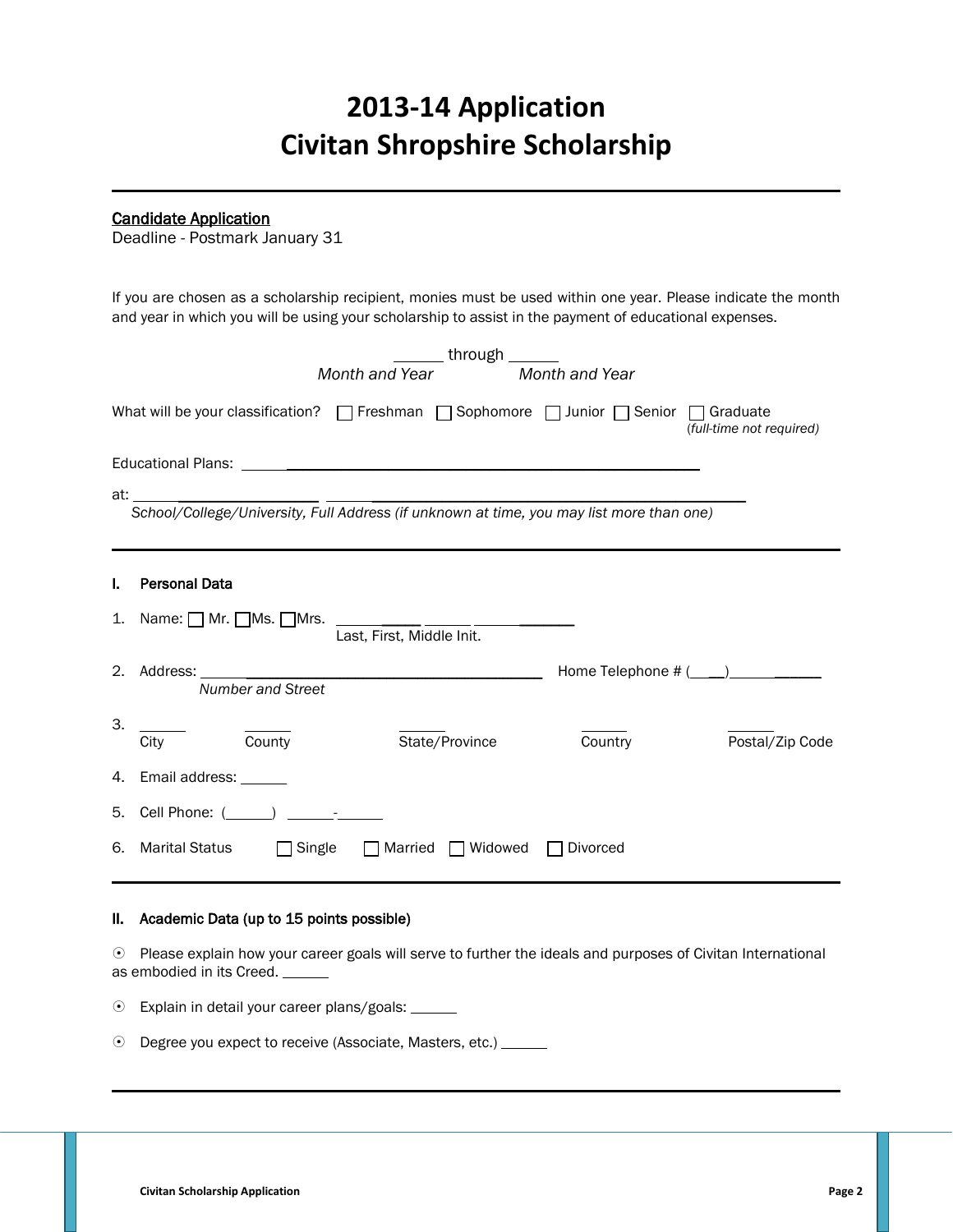#### III. Family/Self Income and Resources (up to 15 points possible)

 If your parent(s)/legal guardian(s) claim you as a dependent for tax purposes or if they make a significant contribution to your educational expenses, attach a copy of their latest U.S. Individual Income Tax Return (Form 1040, 1040A, 1040EZ) or Revenue Canada Taxation Form. The latest filed report will be acceptable (either 2012 or 2013 return). Along with the tax documentation, we'd like to know 1.) Are other children (dependents) living in their household? Yes  $\Box$  No  $\Box$ 2.) The ages of the other dependents in their household, if applicable. 3.) The number of college students in their household, if applicable. \_ If you are self-supporting, attach your latest U.S. Individual Income Tax Return (Form 1040, 1040A, 1040EZ) or Revenue Canada Taxation Form. The latest filed report will be acceptable. Along with your tax documentation, we'd like to know 1.) Do you have children or other dependents living in your household? Yes  $\Box$  No  $\Box$ 2.) The ages of your dependents, if applicable. 3.) The number of college students you help to support financially, if applicable. **Don't forget to include a copy of the tax return. And feel free to remove the social security numbers.**

#### IV. Work Experience

#### *Please list your work experience.*

| Kind of<br>Work | Dates | Amount Earned<br>(if not volunteer) | Name and Address of Employer |
|-----------------|-------|-------------------------------------|------------------------------|
|                 |       |                                     |                              |
|                 |       |                                     |                              |
|                 |       |                                     |                              |

#### V. Personal Statements (up to 10 points possible)

Briefly state why you need this financial assistance:

Briefly state why you think you are deserving of this scholarship:

#### *List other confirmed scholarships and/or grants for current academic year.*

| <b>Name</b> | <b>Amount</b> | Applied    | Received |
|-------------|---------------|------------|----------|
|             |               | <b>For</b> |          |
|             |               | Yes        | Yes      |
|             |               | No         | No       |
|             |               | Yes        | Yes      |
|             |               | No         | No       |
|             |               | Yes        | Yes      |
|             |               | No         | No       |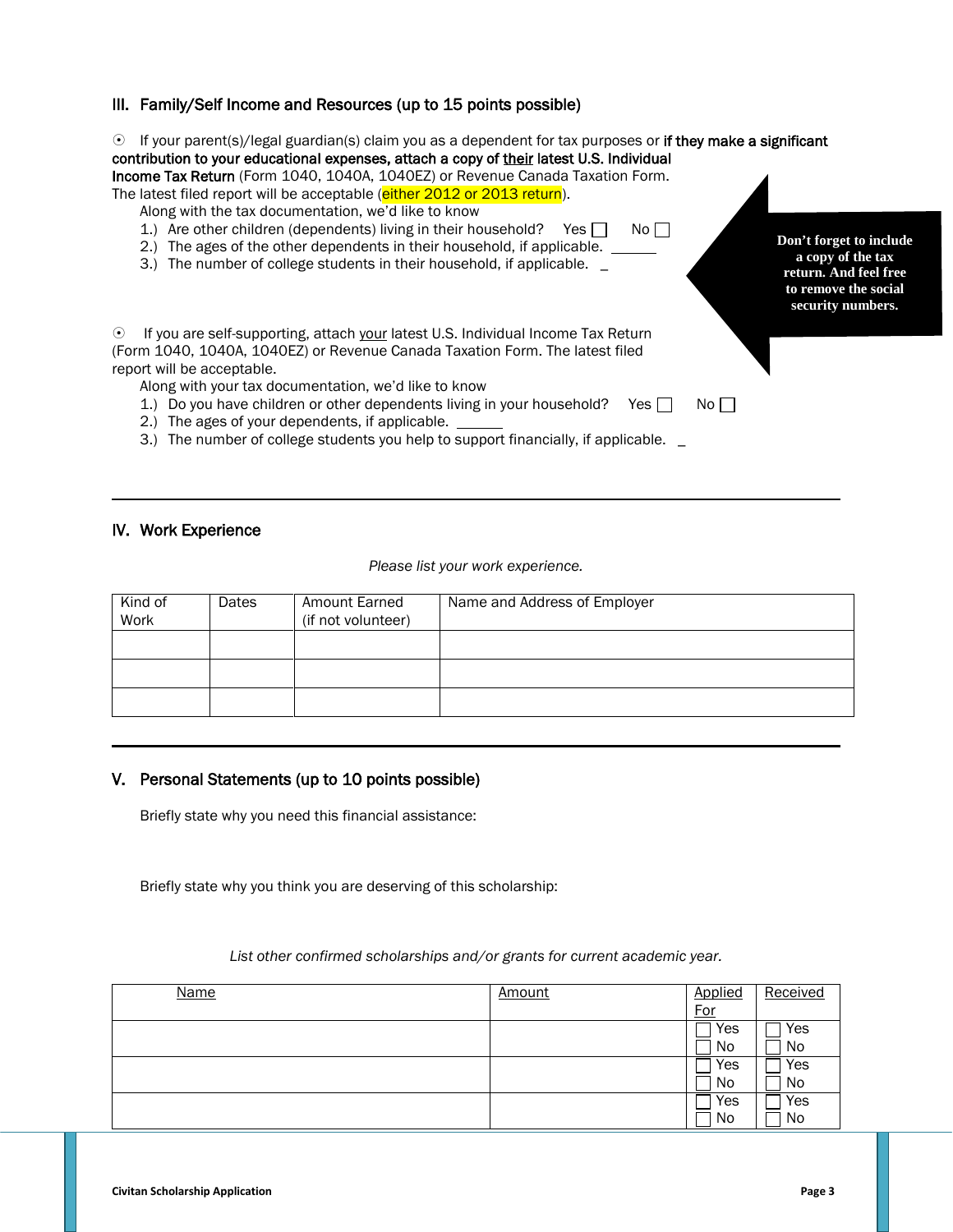|  |  |  |  |  |  | VI. Civitan Activities (up to 30 points possible) |
|--|--|--|--|--|--|---------------------------------------------------|
|--|--|--|--|--|--|---------------------------------------------------|

I am a member in the \_\_\_\_\_\_\_\_\_\_\_\_\_\_\_\_\_\_ Civitan Club.

We are located in the \_\_\_\_\_\_\_\_\_\_\_\_\_\_\_ District.

Year Joined Civitan: \_\_\_\_\_

| Club Level (elected)                                       | Club Level (appointed)         |
|------------------------------------------------------------|--------------------------------|
| <b>President - Year served</b>                             | Chaplain - Year served         |
| <b>President-Elect - Year served</b>                       | Sgt-At-Arms - Year served      |
| Secretary - Year served                                    | Secretary - Year served        |
| Treasurer - Year served                                    | Treasurer - Year served ______ |
| $\Box$ Other - Year served $\_\_\_\_\$ (explain) $\_\_\_\$ |                                |

Project Participation (explain in detail, including approximate number of volunteer hours worked)

Club Honors Received

 $\overline{a}$ 

 $\overline{a}$ 

 $\overline{a}$ 

 $\overline{a}$ 

 $\overline{a}$ 

| District Level                                                                                                                                                      | District Level (appointed)                                                                                                                                                                      |
|---------------------------------------------------------------------------------------------------------------------------------------------------------------------|-------------------------------------------------------------------------------------------------------------------------------------------------------------------------------------------------|
| Governor - Year served<br>Governor-Elect - Year served<br>Lt. Governor- Year served<br>Secretary - Year served<br>Treasurer - Year served<br>Director - Year served | Chaplain - Year served<br>Sgt-At-Arms - Year served<br>Secretary - Year served<br>Treasurer - Year served<br>Area Dir./Lt. Gov. - Year served<br>Other - Year served ________ (explain) _______ |
| District Honors Received                                                                                                                                            |                                                                                                                                                                                                 |
| International Level<br>President- - Year served<br>President-Elect - Year served<br>Director/VP - Year served<br>Other - Year served ________ (explain) _______     | International Level (appointed)<br>Cmte Chair - Year served<br>Other - Year served (explain)                                                                                                    |
| International Honors Received                                                                                                                                       |                                                                                                                                                                                                 |

| Community/School (Non-Civitan Activities) (up to 30 points possible) |  |  |  |
|----------------------------------------------------------------------|--|--|--|
|                                                                      |  |  |  |

Membership (Club/Activities) (List) Scholastic Honors Received (List)  $\overline{a}$ Community Memberships (List) Community Activities (List)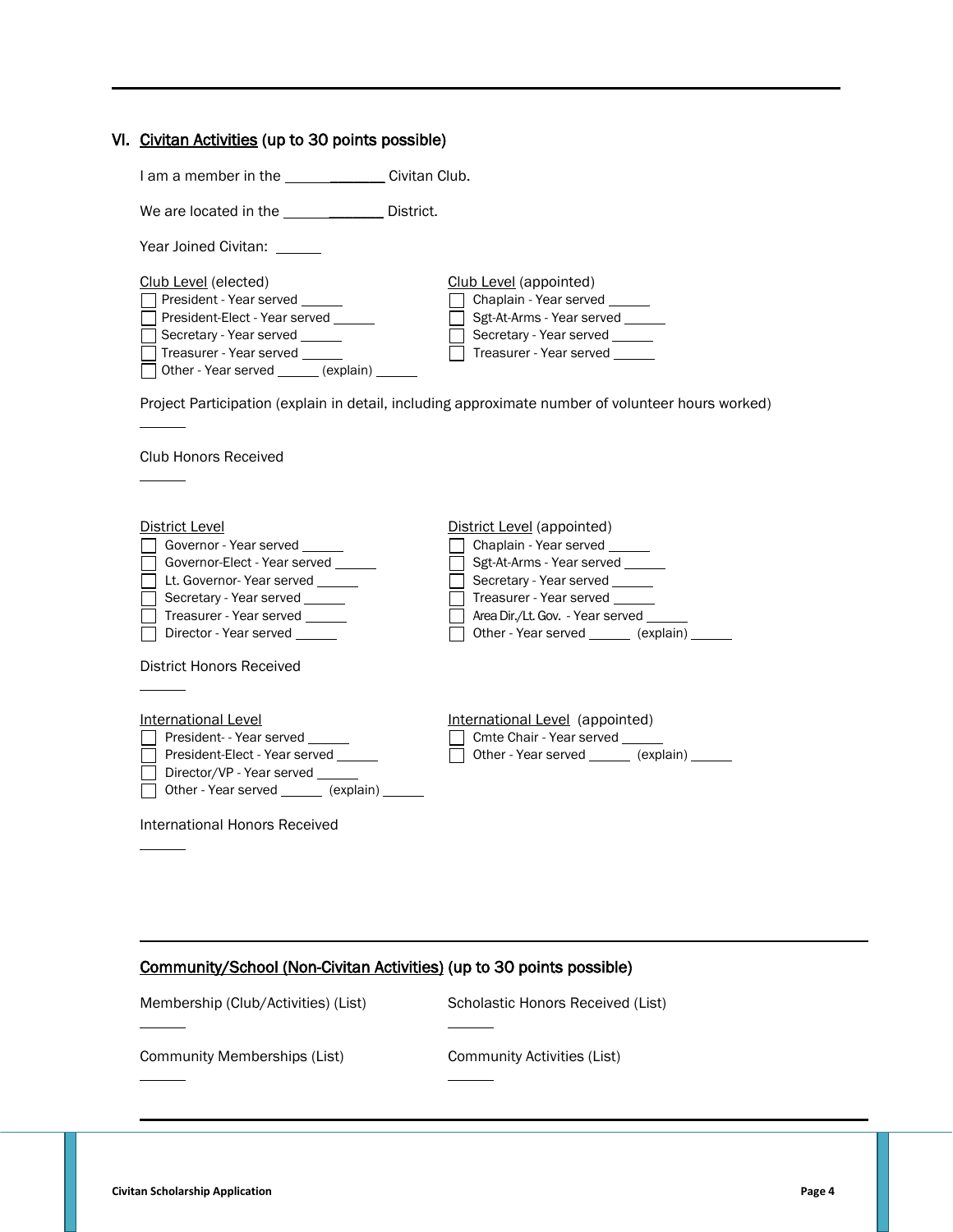# Civitan Shropshire Scholarship

### **School Application**

Deadline - Postmark January 31

| 1. | Applicant's Name: <u>□</u> Mr. □ Ms. □ Mrs. <u>■</u>                                                                                                                                                                                                                               |  |  |  |  |
|----|------------------------------------------------------------------------------------------------------------------------------------------------------------------------------------------------------------------------------------------------------------------------------------|--|--|--|--|
| 2. | Complete Mailing Address: ______                                                                                                                                                                                                                                                   |  |  |  |  |
|    | Campus: ______                                                                                                                                                                                                                                                                     |  |  |  |  |
|    | To be completed by:<br>Dean of Admissions, Academic Dean, Department Head or other academic official able to<br>render first-hand information on the candidate's application. (If a high school student,<br>principal, advisor or other academic official may complete this form.) |  |  |  |  |
|    | 1. School in which scholarship applicant is enrolled: _____                                                                                                                                                                                                                        |  |  |  |  |
|    | Major: ______                                                                                                                                                                                                                                                                      |  |  |  |  |
|    | 2. What is applicant's gradepoint average? _______ On what scale? ______                                                                                                                                                                                                           |  |  |  |  |
| З. | Has applicant ever been on probation? The State Tho When?                                                                                                                                                                                                                          |  |  |  |  |
| 4. | How would you rate applicant academically? $\Box$ Superior $\Box$ Good $\Box$ Average $\Box$ Below Average                                                                                                                                                                         |  |  |  |  |
| 5. | Do you recommend approval? $\Box$ Yes $\Box$ No                                                                                                                                                                                                                                    |  |  |  |  |
|    | On what do you base your recommendation? ______                                                                                                                                                                                                                                    |  |  |  |  |
|    | Remarks: ______                                                                                                                                                                                                                                                                    |  |  |  |  |
|    | Signature:<br>Title: ______                                                                                                                                                                                                                                                        |  |  |  |  |
|    | School:<br>Date: ______                                                                                                                                                                                                                                                            |  |  |  |  |
|    |                                                                                                                                                                                                                                                                                    |  |  |  |  |
|    | City: _______ State/Province: _______ Country: ______                                                                                                                                                                                                                              |  |  |  |  |
|    | - Mail completed form to above candidate -                                                                                                                                                                                                                                         |  |  |  |  |

Deadline for filing: The completed application must be postmarked by January 31.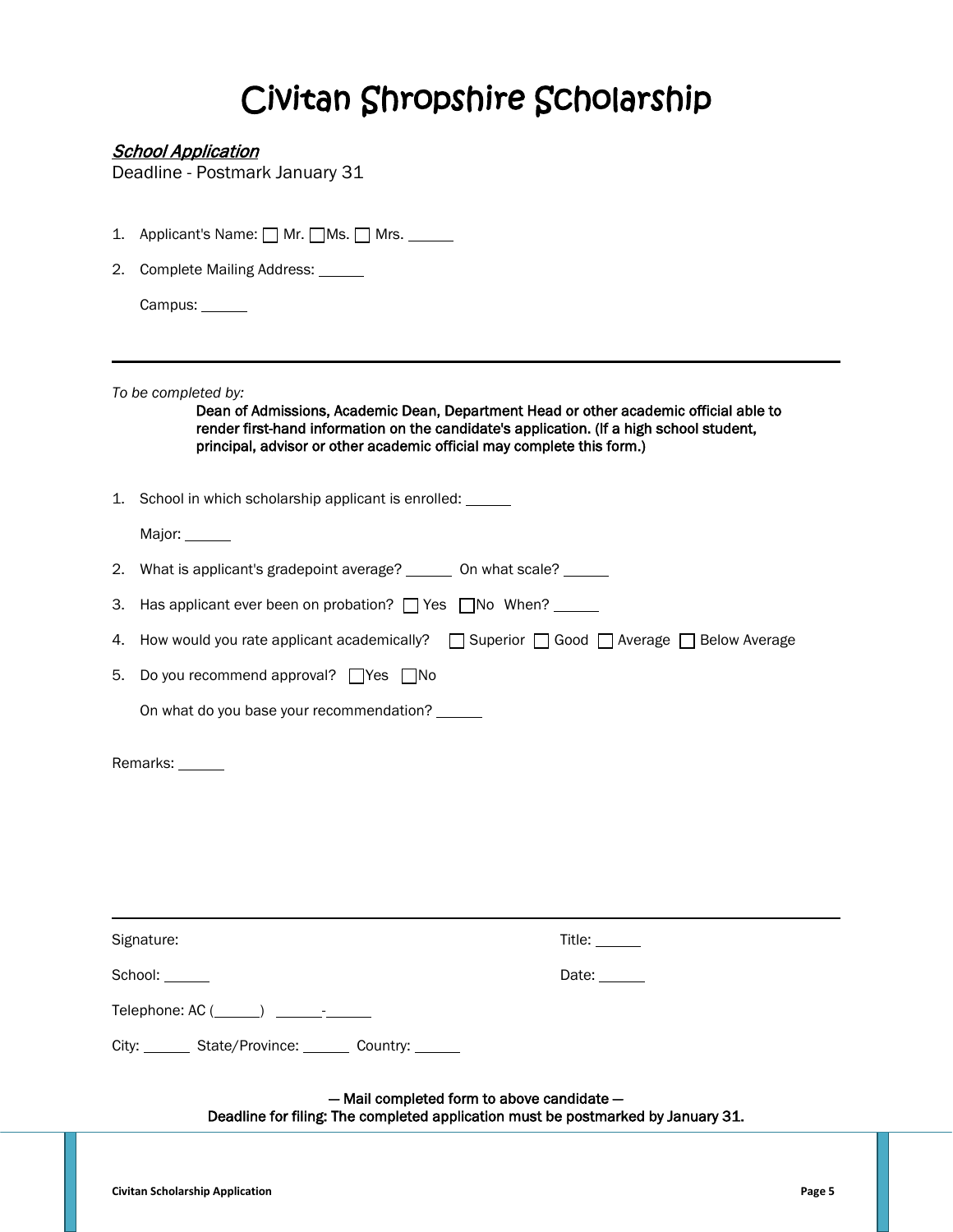# Civitan Shropshire Scholarship

Civitan Club Sponsorship Application

Deadline - Postmark January 31

Date:

I hereby apply for sponsorship by the \_\_\_\_\_ Civitan Club for a scholarship awarded by the Civitan International Foundation, to assist in payment of my educational expenses during the upcoming academic period.

1. Name:  $\Box$  Mr.  $\Box$  Ms.  $\Box$  Mrs.  $\_\_\_\_\_\_\_\_\_\$ 2. Home Address:  $\frac{1}{\sqrt{1-\frac{1}{2}}}\$  Telephone Number  $(\frac{1}{\sqrt{1-\frac{1}{2}}}\)$   $\frac{1}{\sqrt{1-\frac{1}{2}}}\$ 

City: State/Province: Country Postal Code

I respectfully request an interview with a designated representative of your club for the purpose of elaborating on the information contained herein at your convenience.

I am now enrolled or plan to enroll as a student at \_\_\_\_\_\_

| I will be classified as a Freshman Sophomore J Junior Senior Graduate |  |  |  |  |  |
|-----------------------------------------------------------------------|--|--|--|--|--|
|-----------------------------------------------------------------------|--|--|--|--|--|

I am planning a career in the following area:

Please explain field of study and career plans:

I have read *The Civitan Creed* (as shown on the back of this form) and I wholeheartedly subscribe to its principles and pledge to live as closely as possible according to its precepts:  $\Box$  Yes  $\Box$  No

Signature of Applicant:

#### Space below this line to be completed by the president (or designated representative) of the sponsoring senior Civitan club.

I have interviewed  $\frac{1}{\sqrt{2\pi}}$  on  $\frac{1}{\sqrt{2\pi}}$  (mm/dd/yy)

To the best of my knowledge, the applicant is a good citizen and worthy of consideration of this scholarship. I have examined the application attached in detail and I am satisfied the statements made therein are true.

The \_\_\_\_\_\_\_ Civitan Club recommends serious consideration of this application.

| Signature: | <b>TUTES</b> |
|------------|--------------|
|            |              |

*Please print or write legibly.*